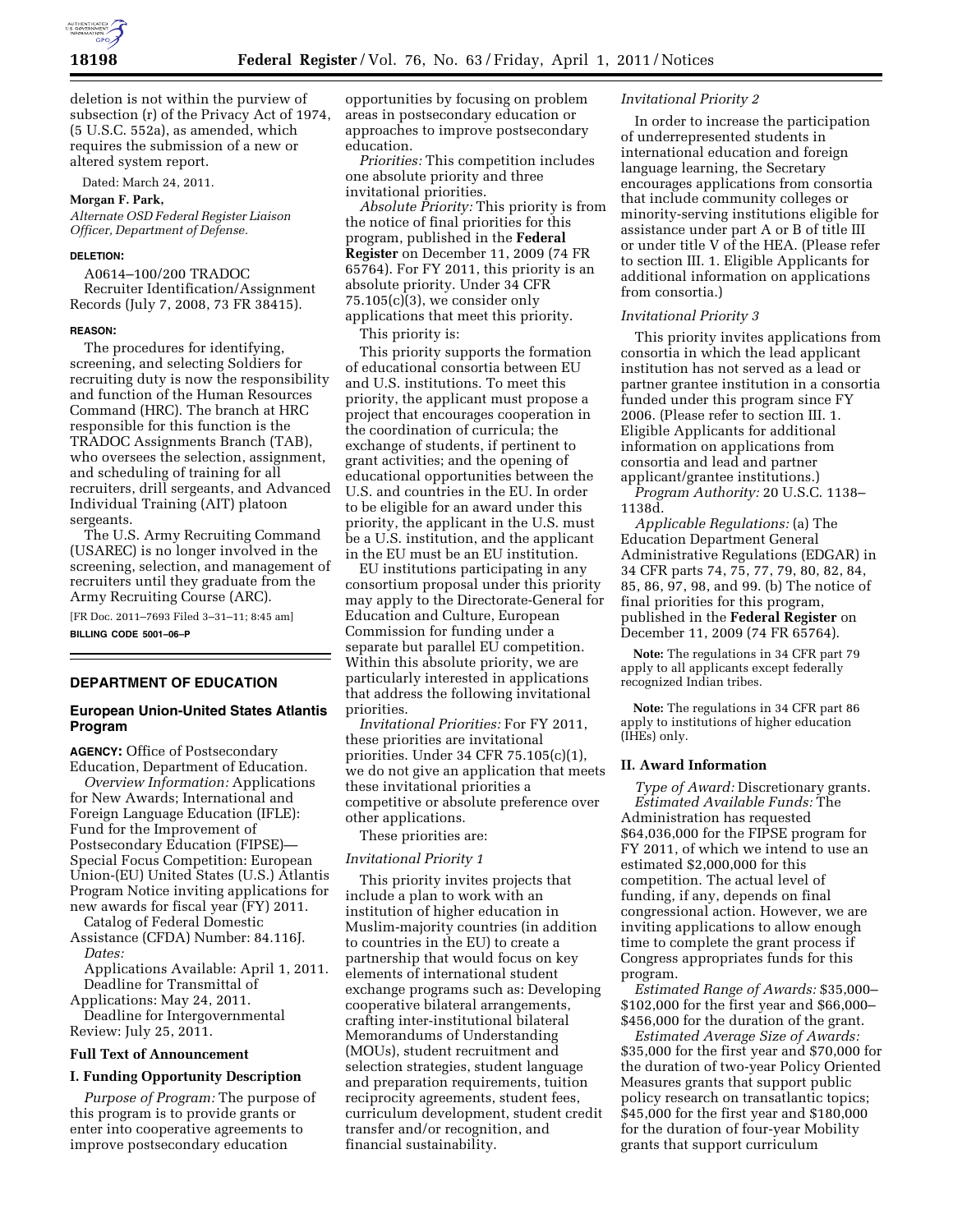development and academic term exchanges; and \$80,000 for the first year and \$424,000 for the duration of fiveyear Transatlantic Degree grants that support the development and implementation of dual degrees. You can find a detailed description of each of these three types of grants in the program guidelines and budget instructions in the application package for this competition.

*Estimated Number of Awards:* 25.

**Note:** The Department is not bound by any estimates in this notice.

*Project Period:* Up to 60 months.

### **III. Eligibility Information**

1. *Eligible Applicants:* IHEs, other public and private nonprofit institutions and agencies, and combinations of these institutions and agencies. The application must designate a lead U.S. applicant and the lead EU applicant must clearly specify its partner applicants in the U.S.

2. *Cost Sharing or Matching:* This program does not require cost sharing or matching.

#### **IV. Application and Submission Information**

1. *Address to Request Application Package:* ED Pubs, U.S. Department of Education, P.O. Box 22207, Alexandria, VA 22304. Telephone, toll free: 1–877– 433–7827. FAX: (703) 605–6794. If you use a telecommunications device for the deaf (TDD), call, toll free: 1–877–576– 7734.

You can contact ED Pubs at its Web site, also: *<http://www.EDPubs.gov>* or at its e-mail address: *[edpubs@inet.ed.gov.](mailto:edpubs@inet.ed.gov)* 

If you request an application package from ED Pubs, be sure to identify this program or competition as follows: CFDA number 84.116J.

Individuals with disabilities can obtain a copy of the application package in an accessible format (*e.g.,* braille, large print, audiotape, or computer diskette) by contacting the person listed under *Accessible Format* in section VIII of this notice.

2. *Content and Form of Application Submission:* Requirements concerning the content of an application, together with the forms you must submit, are in the application package for this program.

Word Limit: The application narrative is where you, the applicant, address the selection criteria that reviewers use to evaluate your application. You must limit the application narrative to 6000 words (counting every word including "a", "the", *etc.*). We suggest using the following standards in formatting the application narrative:

• Double space (no more than three lines per vertical inch) all text in the application narrative, including titles, headings, footnotes, quotations, references, and captions, as well as all text in charts, tables, figures, and graphs.

• Use a font that is either 12 point or larger, or no smaller than 10 pitch (characters per inch).

• Use one of the following fonts: Times New Roman, Courier, Courier New, or Arial. An application submitted in any other font (including Times Roman or Arial Narrow) will not be accepted.

The 6000-word limit does not apply to the cover sheet; the budget section, including the budget narrative; the assurances and certifications; the onepage abstract; the resumes; the bibliography; or the letters of support.

We will reject your application if you exceed the word limit.

3. *Submission Dates and Times:*  Applications Available: April 1, 2011. Deadline for Transmittal of Applications: May 24, 2011.

Applications for grants under this program must be submitted electronically using the Grants.gov Apply site (Grants.gov). For information (including dates and times) about how to submit your application electronically, or in paper format by mail or hand delivery if you qualify for an exception to the electronic submission requirement, please refer to section IV. 7. *Other Submission Requirements* of this notice.

We do not consider an application that does not comply with the deadline requirements.

Individuals with disabilities who need an accommodation or auxiliary aid in connection with the application process should contact the person listed under *For Further Information Contact*  in section VII of this notice. If the Department provides an accommodation or auxiliary aid to an individual with a disability in connection with the application process, the individual's application remains subject to all other requirements and limitations in this notice.

Deadline for Intergovernmental Review: July 25, 2011.

4. *Intergovernmental Review:* This program is subject to Executive Order 12372 and the regulations in 34 CFR part 79. Information about Intergovernmental Review of Federal Programs under Executive Order 12372 is in the application package for this program.

5. *Funding Restrictions:* We reference regulations outlining funding

restrictions in the *Applicable Regulations* section of this notice.

6. *Data Universal Numbering System Number, Taxpayer Identification Number, and Central Contractor Registry:* To do business with the Department of Education, you must—

a. Have a Data Universal Numbering System (DUNS) number and a Taxpayer Identification Number (TIN);

b. Register your DUNS number and TIN with the Central Contractor Registry (CCR), the Government's primary registrant database;

c. Provide your DUNS number and TIN on your application; and

d. Maintain an active CCR registration with current information while your application is under review by the Department and, if you are awarded a grant, during the project period.

You can obtain a DUNS number from Dun and Bradstreet. A DUNS number can be created within one business day.

If you are a corporate entity, agency, institution, or organization, you can obtain a TIN from the Internal Revenue Service. If you are an individual, you can obtain a TIN from the Internal Revenue Service or the Social Security Administration. If you need a new TIN, please allow two to five weeks for your TIN to become active.

The CCR registration process may take five or more business days to complete. If you are currently registered with the CCR, you may not need to make any changes. However, please make certain that the TIN associated with your DUNS number is correct. Also note that you will need to update your CCR registration on an annual basis. This may take three or more business days to complete.

In addition, if you are submitting your application via Grants.gov, you must (1) be designated by your organization as an Authorized Organization Representative (AOR); and (2) register yourself with Grants.gov as an AOR. Details on these steps are outlined in the Grants.gov 3- Step Registration Guide (*see [http://](http://www.grants.gov/section910/Grants.govRegistrationBrochure.pdf) [www.grants.gov/section910/](http://www.grants.gov/section910/Grants.govRegistrationBrochure.pdf)  [Grants.govRegistrationBrochure.pdf.](http://www.grants.gov/section910/Grants.govRegistrationBrochure.pdf)* 

7. *Other Submission Requirements:*  Applications for grants under this program must be submitted electronically unless you qualify for an exception to this requirement in accordance with the instructions in this section.

a. *Electronic Submission of Applications.* Applications for grants under the EU–U.S. Atlantis Program, CFDA number 84.116J, must be submitted electronically using the Governmentwide Grants.gov Apply site at [www.Grants.gov.](http://www.Grants.gov) Through this site, you will be able to download a copy of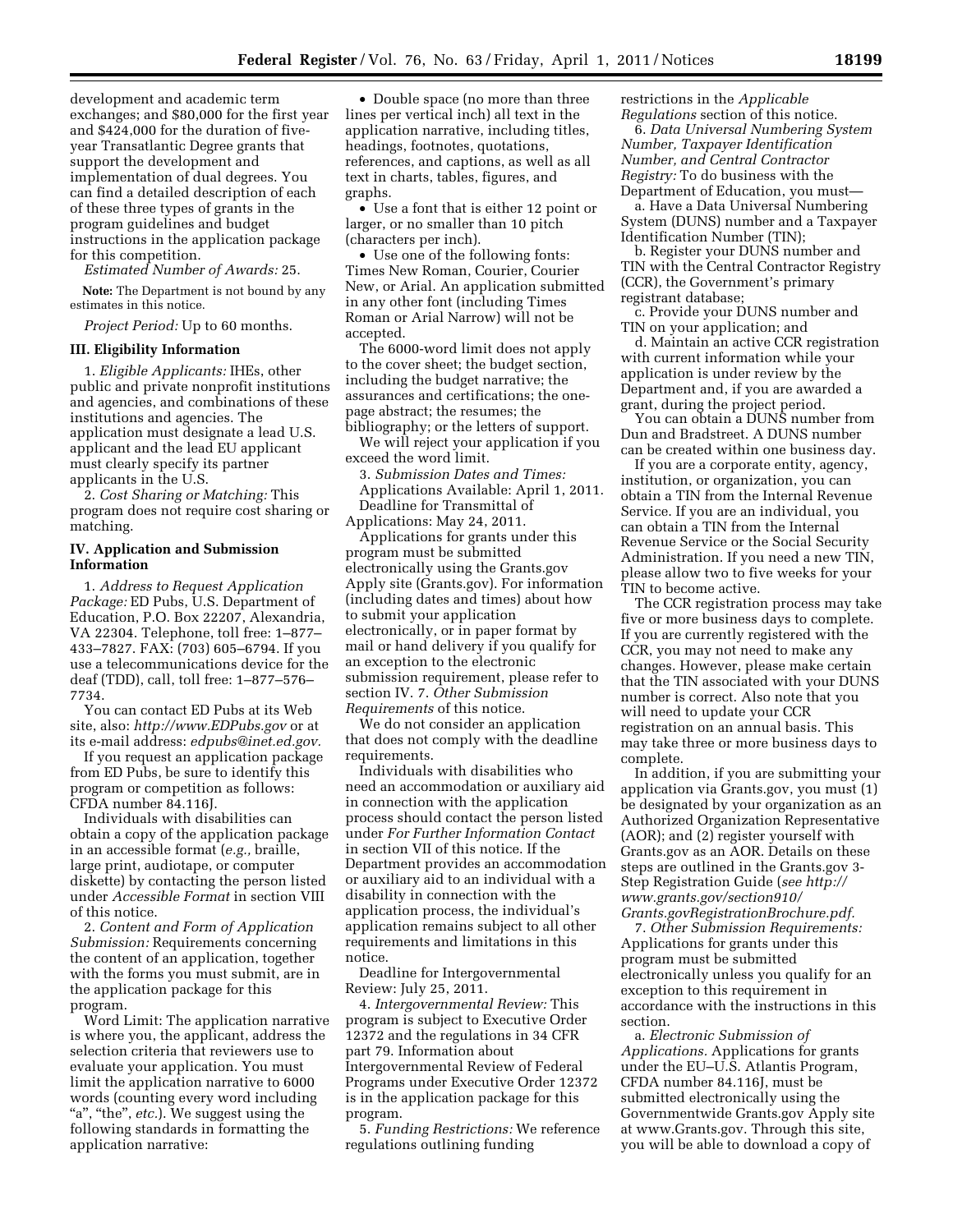the application package, complete it offline, and then upload and submit your application. You may not e-mail an electronic copy of a grant application to us.

We will reject your application if you submit it in paper format unless, as described elsewhere in this section, you qualify for one of the exceptions to the electronic submission requirement and submit, no later than two weeks before the application deadline date, a written statement to the Department that you qualify for one of these exceptions. Further information regarding calculation of the date that is two weeks before the application deadline date is provided later in this section under *Exception to Electronic Submission Requirement.* 

You may access the electronic grant application for the EU–U.S. Atlantis Program at [www.Grants.gov.](http://www.Grants.gov) You must search for the downloadable application package for this program by the CFDA number. Do not include the CFDA number's alpha suffix in your search (*e.g.,* search for 84.116, not 84.116J).

Please note the following:

• When you enter the Grants.gov site, you will find information about submitting an application electronically through the site, as well as the hours of operation.

• Applications received by Grants.gov are date and time stamped. Your application must be fully uploaded and submitted and must be date and time stamped by the Grants.gov system no later than 4:30:00 p.m., Washington, DC time, on the application deadline date. Except as otherwise noted in this section, we will not accept your application if it is received—that is, date and time stamped by the Grants.gov system—after 4:30:00 p.m., Washington, DC time, on the application deadline date. We do not consider an application that does not comply with the deadline requirements. When we retrieve your application from Grants.gov, we will notify you if we are rejecting your application because it was date and time stamped by the Grants.gov system after 4:30:00 p.m., Washington, DC time, on the application deadline date.

• The amount of time it can take to upload an application will vary depending on a variety of factors, including the size of the application and the speed of your Internet connection. Therefore, we strongly recommend that you do not wait until the application deadline date to begin the submission process through Grants.gov.

• You should review and follow the Education Submission Procedures for submitting an application through Grants.gov that are included in the

application package for this program to ensure that you submit your application in a timely manner to the Grants.gov system. You can also find the Education Submission Procedures pertaining to Grants.gov under News and Events on the Department's G5 system home page at *[http://www.G5.gov.](http://www.G5.gov)* 

• You will not receive additional point value because you submit your application in electronic format, nor will we penalize you if you qualify for an exception to the electronic submission requirement, as described elsewhere in this section, and submit your application in paper format.

• You must submit all documents electronically, including all information you typically provide on the following forms: the Application for Federal Assistance (SF 424), the Department of Education Supplemental Information for SF 424, Budget Information—Non-Construction Programs (ED 524), and all necessary assurances and certifications.

• You must upload any narrative sections and all other attachments to your application as files in a .PDF (Portable Document) format only. If you upload a file type other than a .PDF or submit a password-protected file, we will not review that material.

• Your electronic application must comply with any page-limit requirements described in this notice.

• After you electronically submit your application, you will receive from Grants.gov an automatic notification of receipt that contains a Grants.gov tracking number. (This notification indicates receipt by Grants.gov only, not receipt by the Department.) The Department then will retrieve your application from Grants.gov and send a second notification to you by e-mail. This second notification indicates that the Department has received your application and has assigned your application a PR/Award number (an EDspecified identifying number unique to your application).

• We may request that you provide us original signatures on forms at a later date.

*Application Deadline Date Extension in Case of Technical Issues with the Grants.gov System:* If you are experiencing problems submitting your application through Grants.gov, please contact the Grants.gov Support Desk, toll free, at 1–800–518–4726. You must obtain a Grants.gov Support Desk Case Number and must keep a record of it.

If you are prevented from electronically submitting your application on the application deadline date because of technical problems with the Grants.gov system, we will grant you an extension until 4:30:00 p.m.,

Washington, DC time, the following business day to enable you to transmit your application electronically or by hand delivery. You also may mail your application by following the mailing instructions described elsewhere in this notice.

If you submit an application after 4:30:00 p.m., Washington, DC time, on the application deadline date, please contact the person listed under *For Further Information Contact* in section VII of this notice and provide an explanation of the technical problem you experienced with Grants.gov, along with the Grants.gov Support Desk Case Number. We will accept your application if we can confirm that a technical problem occurred with the Grants.gov system and that that problem affected your ability to submit your application by 4:30:00 p.m., Washington, DC time, on the application deadline date. The Department will contact you after a determination is made on whether your application will be accepted.

**Note:** The extensions to which we refer in this section apply only to the unavailability of, or technical problems with, the Grants.gov system. We will not grant you an extension if you failed to fully register to submit your application to Grants.gov before the application deadline date and time or if the technical problem you experienced is unrelated to the Grants.gov system.

*Exception to Electronic Submission Requirement:* You qualify for an exception to the electronic submission requirement, and may submit your application in paper format, if you are unable to submit an application through the Grants.gov system because—

• You do not have access to the Internet; or

• You do not have the capacity to upload large documents to the Grants.gov system; and

• No later than two weeks before the application deadline date (14 calendar days; or, if the fourteenth calendar day before the application deadline date falls on a Federal holiday, the next business day following the Federal holiday), you mail or fax a written statement to the Department, explaining which of the two grounds for an exception prevent you from using the Internet to submit your application.

If you mail your written statement to the Department, it must be postmarked no later than two weeks before the application deadline date. If you fax your written statement to the Department, we must receive the faxed statement no later than two weeks before the application deadline date.

Address and mail or fax your statement to: Tanyelle Richardson,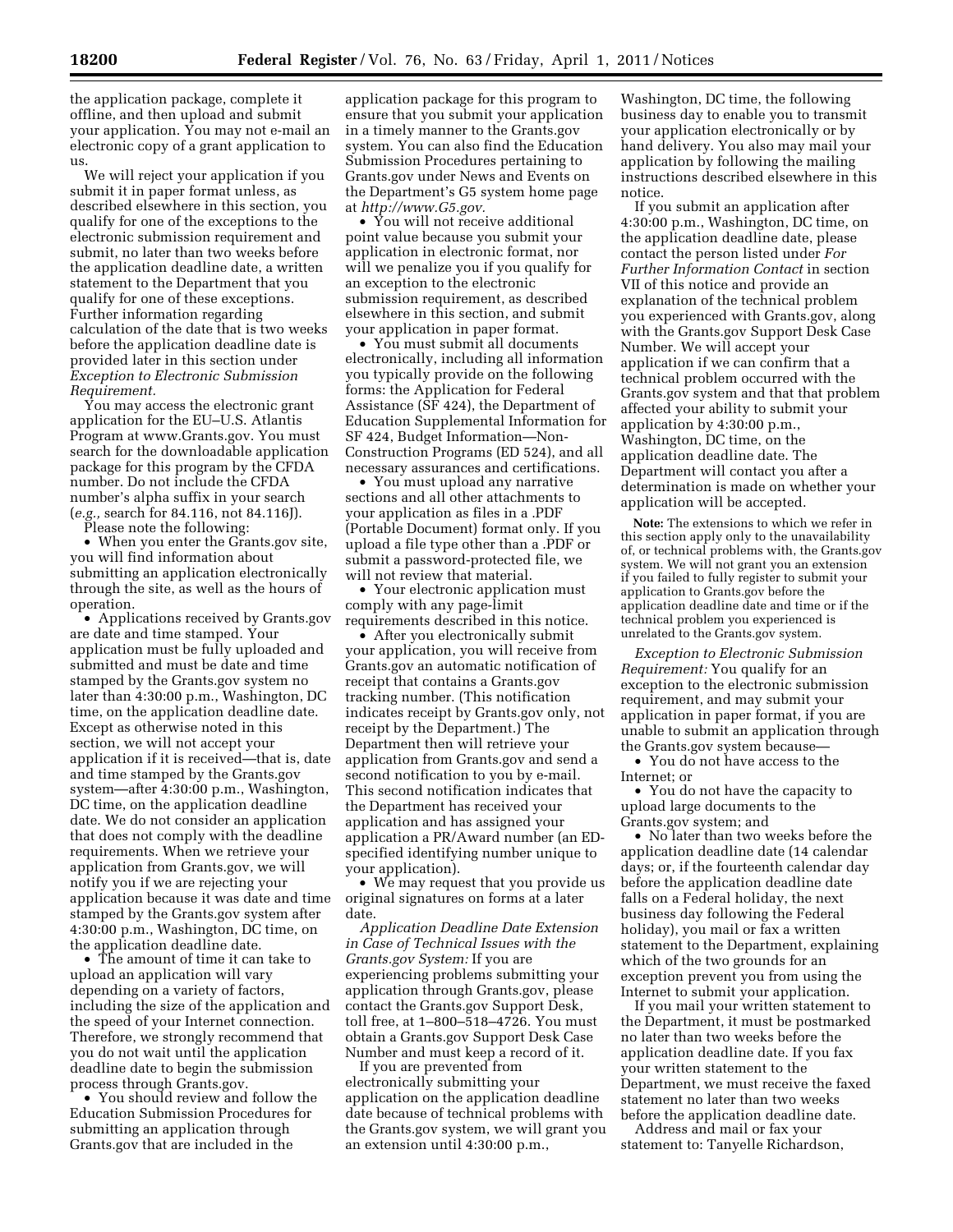International and Foreign Language Education, U.S. Department of Education, 1990 K Street, NW., room 6017, Washington, DC 20006–8521. FAX: (202) 502–7860.

Your paper application must be submitted in accordance with the mail or hand delivery instructions described in this notice.

b. *Submission of Paper Applications by Mail.* 

If you qualify for an exception to the electronic submission requirement, you may mail (through the U.S. Postal Service or a commercial carrier) your application to the Department. You must mail the original and two copies of your application, on or before the application deadline date, to the Department at the following address: U.S. Department of Education, Application Control Center, Attention: (CFDA Number 84.116J), LBJ Basement Level 1, 400 Maryland Avenue, SW., Washington, DC 20202–4260.

You must show proof of mailing consisting of one of the following:

(1) A legibly dated U.S. Postal Service postmark.

(2) A legible mail receipt with the date of mailing stamped by the U.S. Postal Service.

(3) A dated shipping label, invoice, or receipt from a commercial carrier.

(4) Any other proof of mailing acceptable to the Secretary of the U.S. Department of Education.

If you mail your application through the U.S. Postal Service, we do not accept either of the following as proof of mailing:

(1) A private metered postmark.

(2) A mail receipt that is not dated by the U.S. Postal Service.

If your application is postmarked after the application deadline date, we will not consider your application.

**Note:** The U.S. Postal Service does not uniformly provide a dated postmark. Before relying on this method, you should check with your local post office.

c. *Submission of Paper Applications by Hand Delivery.* 

If you qualify for an exception to the electronic submission requirement, you (or a courier service) may deliver your paper application to the Department by hand. You must deliver the original and two copies of your application by hand, on or before the application deadline date, to the Department at the following address: U.S. Department of Education, Application Control Center, Attention: (CFDA Number 84.116J), 550 12th Street, SW., Room 7041, Potomac Center Plaza, Washington, DC 20202–4260.

The Application Control Center accepts hand deliveries daily between 8:00 a.m. and 4:30:00 p.m., Washington, DC time, except Saturdays, Sundays, and Federal holidays.

**Note for Mail or Hand Delivery of Paper Applications:** If you mail or hand deliver your application to the Department—

(1) You must indicate on the envelope and—if not provided by the Department—in Item 11 of the SF 424 the CFDA number, including suffix letter, if any, of the competition under which you are submitting your application; and

(2) The Application Control Center will mail to you a notification of receipt of your grant application. If you do not receive this notification within 15 business days from the application deadline date, you should call the U.S. Department of Education Application Control Center at (202) 245– 6288.

#### **V. Application Review Information**

1. *Selection Criteria:* The selection criteria for this program are from 34 CFR 75.210 and are listed in the application package.

2. *Additional Factor:* An additional factor we consider in selecting an application for an award is whether the application demonstrates a bilateral, innovative EU–U.S. approach to training and education.

3. *Review and Selection Process:* We remind potential applicants that in reviewing applications in any discretionary grant competition, the Secretary may consider, under 34 CFR 75.217(d)(3), the past performance of the applicant in carrying out a previous award, such as the applicant's use of funds, achievement of project objectives, and compliance with grant conditions. The Secretary may also consider whether the applicant failed to submit a timely performance report or submitted a report of unacceptable quality.

In addition, in making a competitive grant award, the Secretary also requires various assurances including those applicable to Federal civil rights laws that prohibit discrimination in programs or activities receiving Federal financial assistance from the Department of Education (34 CFR 100.4, 104.5, 106.4, 108.8, and 110.23).

3. *Special Conditions:* Under 34 CFR 74.14 and 80.12, the Secretary may impose special conditions on a grant if the applicant or grantee is not financially stable; has a history of unsatisfactory performance; has a financial or other management system that does not meet the standards in 34 CFR parts 74 or 80, as applicable; has not fulfilled the conditions of a prior grant; or is otherwise not responsible.

# **VI. Award Administration Information**

1. *Award Notices:* If your application is successful, we notify your U.S. Representative and U.S. Senators and send you a Grant Award Notification (GAN). We may notify you informally, also.

If your application is not evaluated or not selected for funding, we notify you.

2. *Administrative and National Policy Requirements:* We identify administrative and national policy requirements in the application package and reference these and other requirements in the *Applicable Regulations* section of this notice.

We reference the regulations outlining the terms and conditions of an award in the *Applicable Regulations* section of this notice and include these and other specific conditions in the GAN. The GAN also incorporates your approved application as part of your binding commitments under the grant.

3. *Reporting:* (a) If you apply for a grant under this competition, you must ensure that you have in place the necessary processes and systems to comply with the reporting requirements in 2 CFR part 170 should you receive funding under the competition. This does not apply if you have an exception under 2 CFR 170.110(b).

(b) At the end of your project period, you must submit a final performance report, including financial information, as directed by the Secretary. If you receive a multi-year award, you must submit an annual performance report that provides the most current performance and financial expenditure information as directed by the Secretary under 34 CFR 75.118. The Secretary may also require more frequent performance reports under 34 CFR 75.720(c). For specific requirements on reporting, please go to *[http://](http://www.ed.gov/fund/grant/apply/appforms/appforms.html) [www.ed.gov/fund/grant/apply/](http://www.ed.gov/fund/grant/apply/appforms/appforms.html) [appforms/appforms.html.](http://www.ed.gov/fund/grant/apply/appforms/appforms.html)* 

4. *Performance Measures:* Under the Government Performance and Results Act of 1993 (GPRA), the following two performance measures will be used by the Department in assessing the success of the EU–U.S. Atlantis Program:

(1) The extent to which funded projects are being replicated (*i.e.,*  adopted or adapted by others).

(2) The manner in which projects are being institutionalized and continued after funding.

If funded, you will be asked to collect and report data from your project on steps taken toward achieving the outcomes evaluated by these performance measures (*i.e.,*  institutionalization and replication). Consequently, applicants are advised to